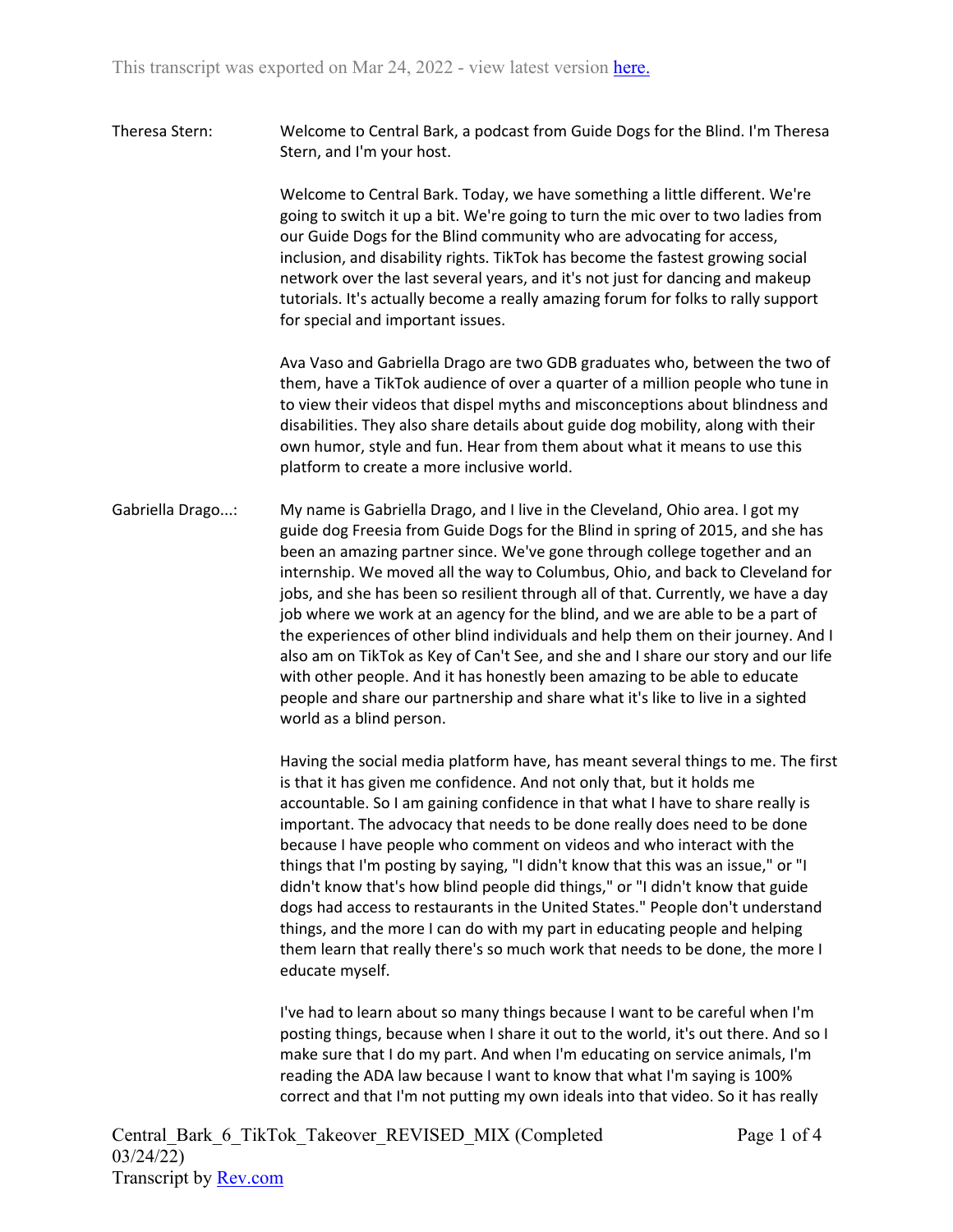held me accountable and it has made me more confident in the things that I know and the things that I know need to be shared.

I think there is this misconception about guide dogs that a guide dog is like a magic wand and it will take somebody who is not able to navigate and doesn't have orientation and mobility skills and make them completely independent, that it will take them around town and get them to the coffee shop and get them out. And to some extent, yes, having a guide dog definitely forces you to get out more, but it does not make you have good orientation and mobility skills. And it's been really important for me to let people know when I post content with my guide dog, to convey that one must be able to navigate independently before getting a guide dog, before being able be a successful guide team. And it's not like a magic wand. It is a bond that takes time to build and create. And it has been super important for me to emphasize that to people, that you have to have those orientation and mobility skills.

And I really would like to explain and go into detail for people about what that truly means and then to continue to explain that even after one gets a guide dog, you are constantly working and learning together. There are times that Freesia still makes mistakes and she's eight years old. And it's really important that I correct those mistakes because just like humans, we make mistakes, too. And a guide dog, isn't a magic wand. It's just an animal, just like we are humans. And I have to be able to be confident as a handler in order for my guide dog to be confident as well. And that's something that I think is not quite understood yet by the public, and I really hope to continue educating people on that.

Something that has surprised me about having the audience that I have on social media has been the kindness and support from strangers, people who genuinely want to see not only my success and my guide dog's success, but they want to learn about the blindness community and they want to learn about the capabilities of blind people. There are so many people who don't know that blind people are able to be independent because they've had no interaction with it. They've not seen representation in the media. They don't have family or friends who are blind, and they genuinely want to learn and want to be better advocates themselves. And I've just received so much support and kind words from these humans that I have never met before. And it really has been surprising to me and it has restored my faith in humanity a little bit.

Ava: Hi, I'm Ava and I'm a visually impaired 17 year old, and I'm also the girl who runs the Ava and Cheddar accounts on TikTok and Instagram. I also happen to be a senior in high school who's almost done and almost graduated, but you best believe that I'm not going to walk across that graduation stage alone. I'm about ready to walk across it with my guide dog, Cheddar. Cheddar is a two and a half year old yellow lab guide dog who I received back in July of 2021 when I went out to California to get him. He also happens to be sitting right on top of me right now, because he has absolutely no concept of personal space, but I will never complain about that because I love it. Now, when I got Cheddar around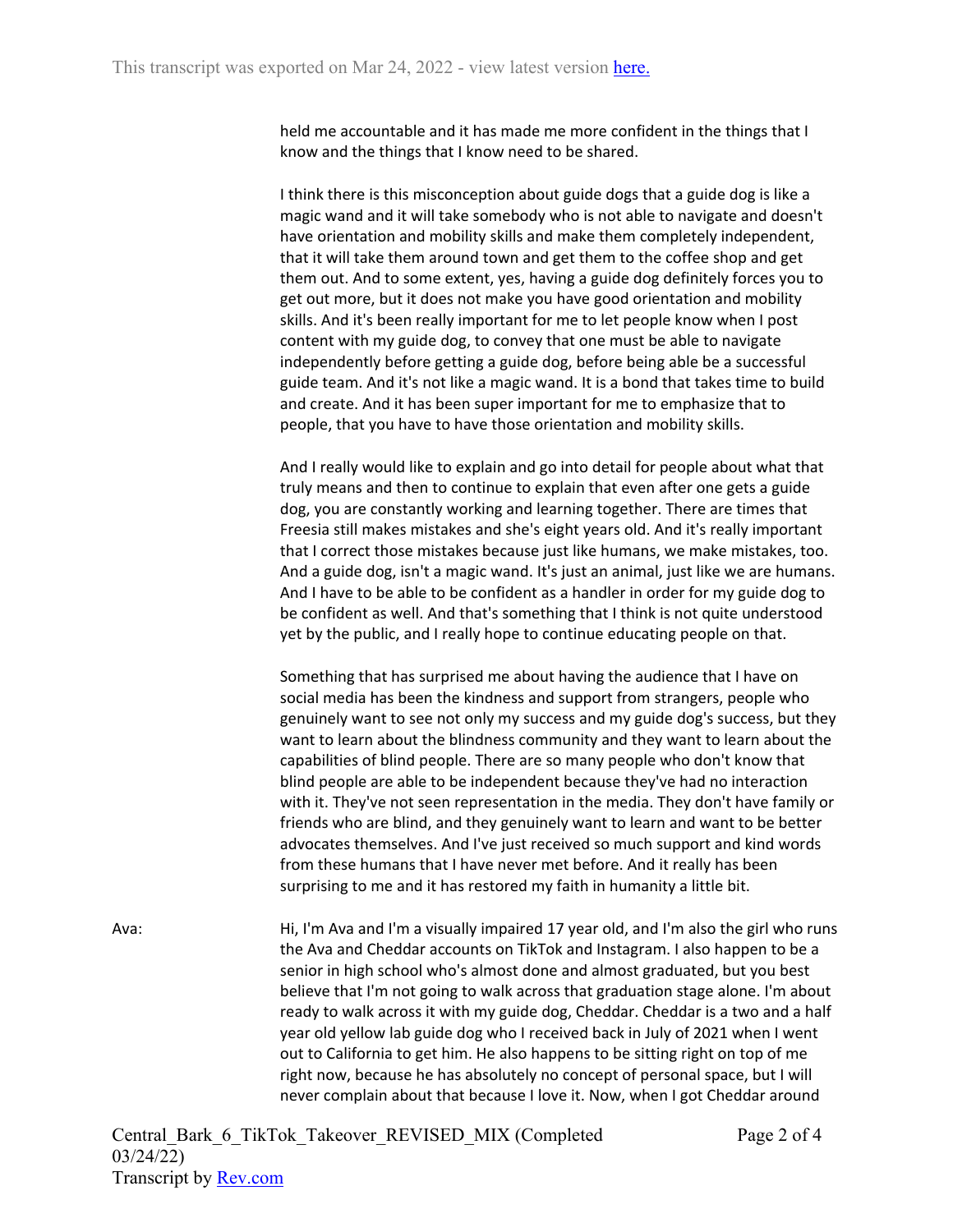seven months ago, before I even knew I had Cheddar, I fully intended to have an Instagram page for my dog, just to photo dump, because I take way too many pictures.

Now, alongside this Instagram that I would so graciously used to photo dump pictures of my dog, I also had a TikTok, but I had just never really planned on using it for anything. But I slowly started posting more and more. It just started off as just cute little short clips of Cheddar. And then those eventually got deleted because I got self-conscious. And then I started making educational content because I was like, "Hey, I have a guide dog and a lot of people may not know what that is or may not know about blindness and its spectrum, so why don't I try to make videos?" Because I've seen previous creators on TikTok make videos like this and I was kind of looking at this community and I was like, "This is an awesome community. I want to be a part of it and I want to see if I could ..."

Can you guys hear that? Hold on. Thank you, Cheddar. I saw the community and I was like, "I really want to join this. They look awesome. Blind Talk looks awesome. Guide Dog TikTok looks awesome." I've just always had this super strong urge to just answer questions and educate as much as people want. I was always the designated person to like, if you have a weird question about albinism or if you have a weird question about being blind in any sort, go ask Ava because she'll answer it for you as long as it's appropriate. And I was and I still am because I genuinely love answering people's questions. I love giving people the opportunity to ask whatever they want to because I adore answering questions. I love it. It's so fun. And I love creating connections and relationships through these questions. And I just love the whole process of it. It's so fun.

And that's when I realized I was like, TikTok could be a very good place for this. There's some negatives to TikTok, of course. But there's some negatives to every social media platform, unfortunately. But I thought TikTok could be a great place for this kind of content. And alongside Instagram, which I do use occasionally for educational stuff, it's more or less just, here's a really cute picture of Cheddar that I took in the middle of my marketing class that I probably should have been listening in. Yeah, you get my drift. It just, it means so much to me how this platform that Cheddar and I have created has reached so many people and even inspired some people to get a guide dog or finally start using their cane or come to terms with how blindness isn't a bad thing. It's just misrepresented. And so many other things that just means so much to me that Cheddar and I have been able to reach this many people.

I get asked questions word for word all the time that are like, "If you're blind, why do you need an education? Why are you going to school if you can't see." And then of course I respond back, "Hey, blindness is a spectrum and everybody deserves an education." And they're like, "If you can see, then you're not blind, so you're faking." That's when I check out of the conversation and I'm like, "This isn't worth fighting over. This person obviously just wants to egg it on." So social

Central\_Bark\_6\_TikTok\_Takeover\_REVISED\_MIX (Completed 03/24/22) Transcript by [Rev.com](https://www.rev.com/)